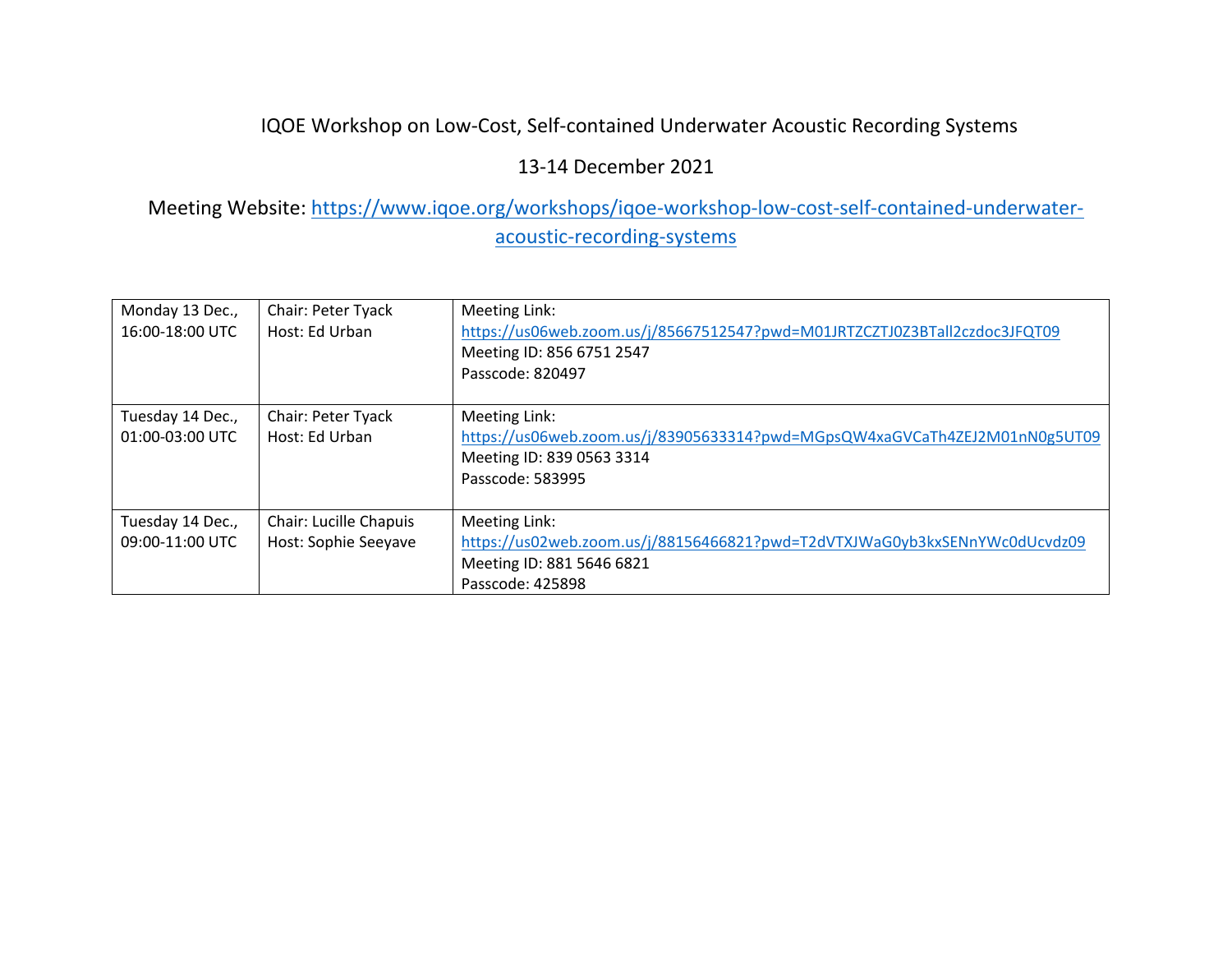### Agenda (will be repeated for each of the three sessions)

#### **Introduction to Workshop – Session Chair**

**Submitted presentations** (full author lists and affiliations are given on the abstracts) (30 min.)

- 1. Calibration of Digital Hydrophones Jay Abel (Sensor Technology Canada)
- 2. Real‐time and low‐cost passive acoustic monitoring the CORMA experience Paolo Diviacco et al. (National Institute of Oceanography and Applied Geophysics ‐ OGS, Italy)
- 3. HydroMoth: testing a prototype low‐cost acoustic recorder for aquatic environments ‐ Timothy Gordon et al.
- 4. Observation of the anthropogenic sound in the Persian Gulf Maziar Khosravi (Iranian National Institute for Oceanography and Atmospheric Sciences (INIOAS))
- 5. Observations of acoustic fluctuations on the inner continental shelf in Central California Kaus Raghukumar (Integral Consulting Inc.)
- 6. Low‐cost Ocean Acoustic Observations based on the AI‐based Framework for Acoustic Sensors (AFAS) – James Theriault et al. (Ocean Environmental Consulting, Canada)
- 7. Orcasound's lowest-cost open source live-streaming PAM solution on a Raspberry Pi Scott Veirs (Orcasound)
- 8. Autonomous computationally efficient power spectral density estimation using performanceweighted blending – Kathleen E. Wage et al. (George Mason University)
- 9. In Situ Measurement of Rain Rate and Wind Speed Using Underwater Ambient Sound Over Global Oceans – Jie Yang, Stephen C. Riser, and Jeffrey A. Nystuen (Applied Physics Laboratory, University of Washington)

#### **Discussion Topics**

- 1. How close are we to having low‐cost self‐contained underwater acoustic recording systems for measurement of ambient sound that fulfil the following requirements:
	- a. Easy to use for education and citizen science, but not necessarily for research. What role can citizen science play in democratising and globalising acoustic measurements? (30 min.)

b. Cheapest calibratable, stable hydrophone that can be adapted to GOOS‐relevant platforms. Can we develop a global project to deploy such technologies worldwide, that produce FAIR data, and will contribute to the implementation of the Ocean Sound EOV? What training programmes and resources would be required to support students, early‐career and developing country scientists? (40 min.)

2. What are the next steps required to make this a reality? (20 min.)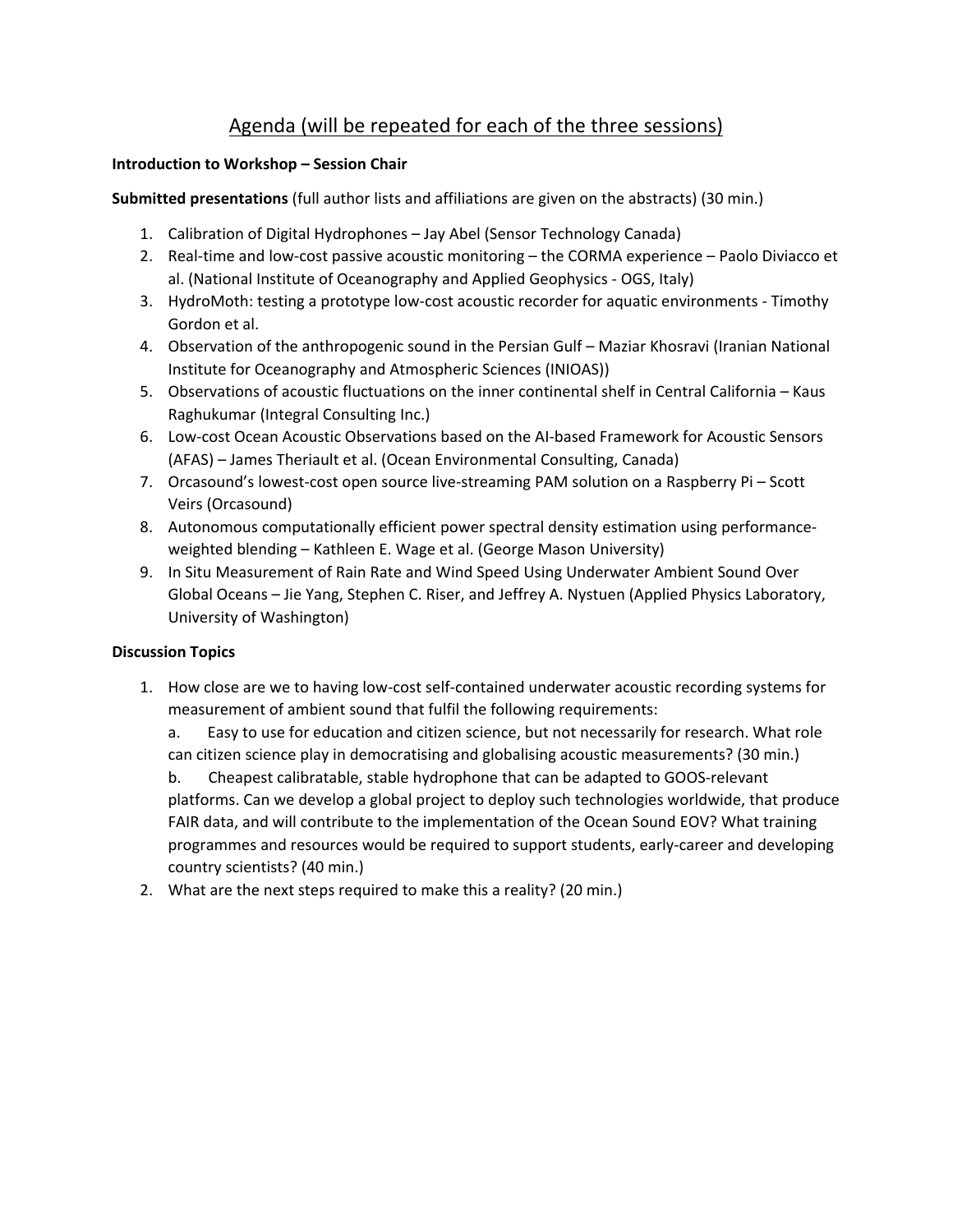IQOE Workshop on Low‐Cost, Self‐contained Underwater Acoustic Recording Systems

Title: Calibration of Digital Hydropones Presented by: Jay Abel, Sensor Technology Canada Keywords: Calibration, Reciprocity, Digital, Transducer

Calibration by reciprocity allows primary calibrations without using a standard reference. For analog hydrophones, the procedure requires a tank, tone source, projector, data acquisition system, and processing, and requires three devices, at least one of which being able to operate as a transducer (first as a projector, then as a hydrophone). Normally, amplified hydrophones and digital hydrophones cannot be used as a transducer because the preamp and other electronics restrict the use of the device to receive only.

With some additional complexity, the preamp can be combined with a low power projector amplifier, and the preamp channel can be switched to measure projector current. The result is a digital transceiver that either records the voltage across the ceramic element in hydrophone (receive) mode, and records the current through the ceramic element in projector (transmit) mode. This composite device can be used with two other devices to implement a reciprocity calibration by analysis of the recorded receive voltages and transmit currents.

While the power available for the projector function is too low to use the device as a general purpose projector, the available power is sufficient to allow calibration to take place.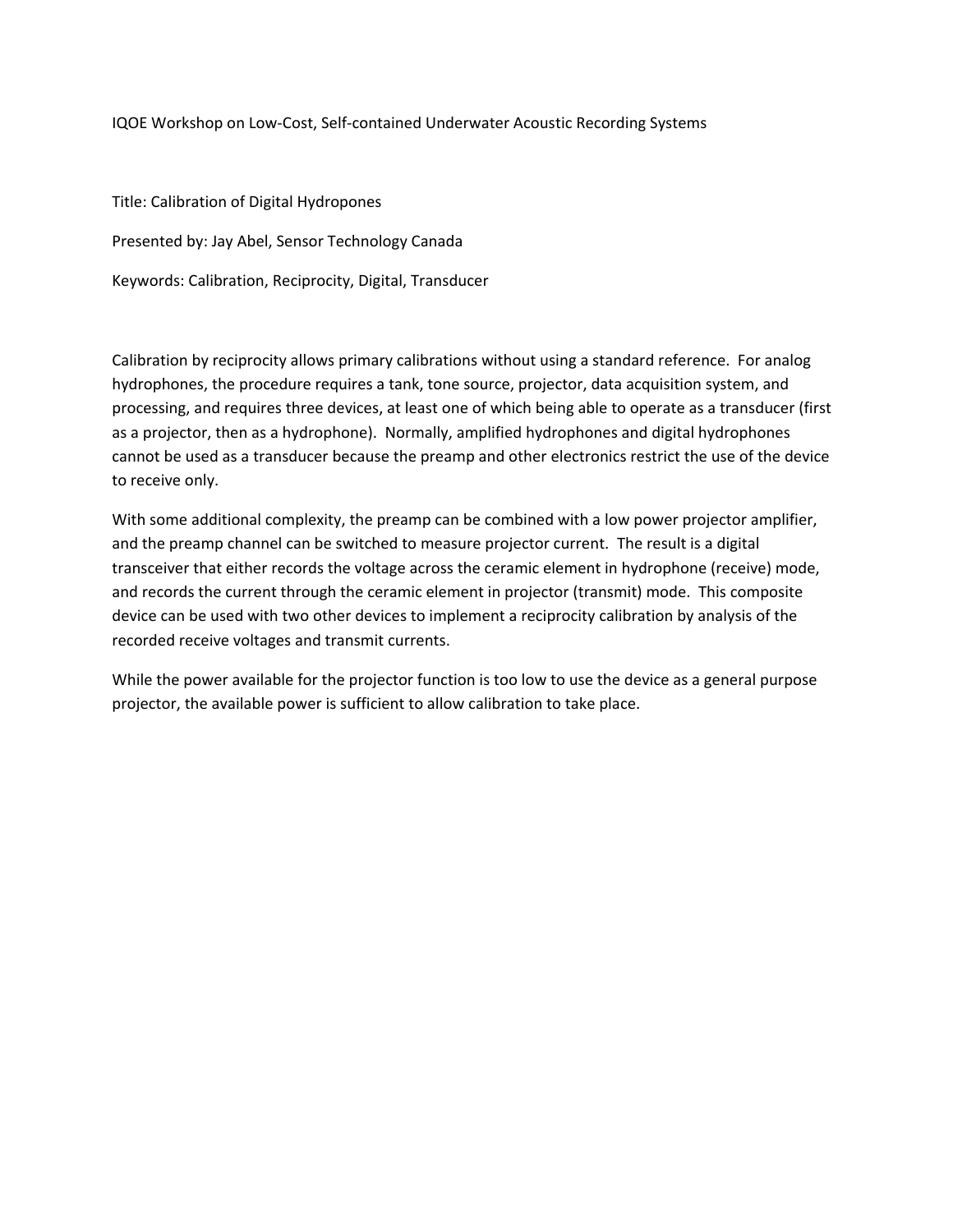# **Real-time and low-cost passive acoustic monitoring – the CORMA experience**

**Paolo Diviacco 1 ,\* , Antonio Nadali 2 , Massimiliano Iurcev 1 , Mihai Burca 1 , Rodrigo Carbajales <sup>1</sup> ,Matteo Gangale 2 , Alessandro Busato 1 , Fabio Brunetti 1 , Lorenzo Grio <sup>2</sup> , Alberto Viola 1 and Nikolas Potleca 1**

<sup>1</sup> National Institute of Oceanography and Applied Geophysics - OGS, Italy

<sup>2</sup> Transpobank, Italy

Keywords: Passive acoustic monitoring; real-time; low-cost; web; scalable infrastructure.

Within the CORMA project a real-time and low-cost Passive Acoustic Monitoring (PAM) system has been developed that is able to record and transmit data to a central server where they can be automatically processed and published on a web platform (Diviacco et al., 2021). The system is based on off-the-shelf and low-cost technologies combined with a scalable infrastructure developed with open-source tools only, which allows great flexibility in extending what developed so far. In fact, although currently the system has been tailored and successfully tested to fit mainly the needs of shallow coastal areas it can be redesigned to match the needs of other environments. The hydrophone is deployed at sea and connected through a 100 meters long shielded cable to the acquisition box installed on a buoy. The box is composed of an analog to digital converter with a frequency range 20-20.000 Hz, a Raspberry Pi board and a transmission system. This latter is currently based on 3G/4G GSM mobile telephone networks which of course have a limited range of distances between antennas but that has a proper bandwidth that allows the device to send data packets with the correct schedule. We are currently working on extending the types of data transmission technologies in order to extend the range of distances from the coast of the listening points. Electric power is provided by solar panels installed on the buoy. The low-cost characteristic of the system allows for the deployment of multiple units at the same time without exploding the budget. This allows to monitor larger areas or the same area with a denser network of observation points, which is particularly important while integrating monitoring and modelling. The real-time monitoring characteristic can be particularly relevant in identifying anomalous events and try to warn or mitigate their effects in particular in the vicinities of marine protected areas. We installed a small network of listening points in the Gulf of Trieste (North Adriatic Sea) and acquired a large dataset of recordings. These can be accessed through the project websites while each recording provides on the fly data products such as spectrum, spectrogram, and time dependent sound pressure level.

Reference: Diviacco et al. (2021), JMSE, 9 (4), 390, DOI: 10.3390/jmse9040390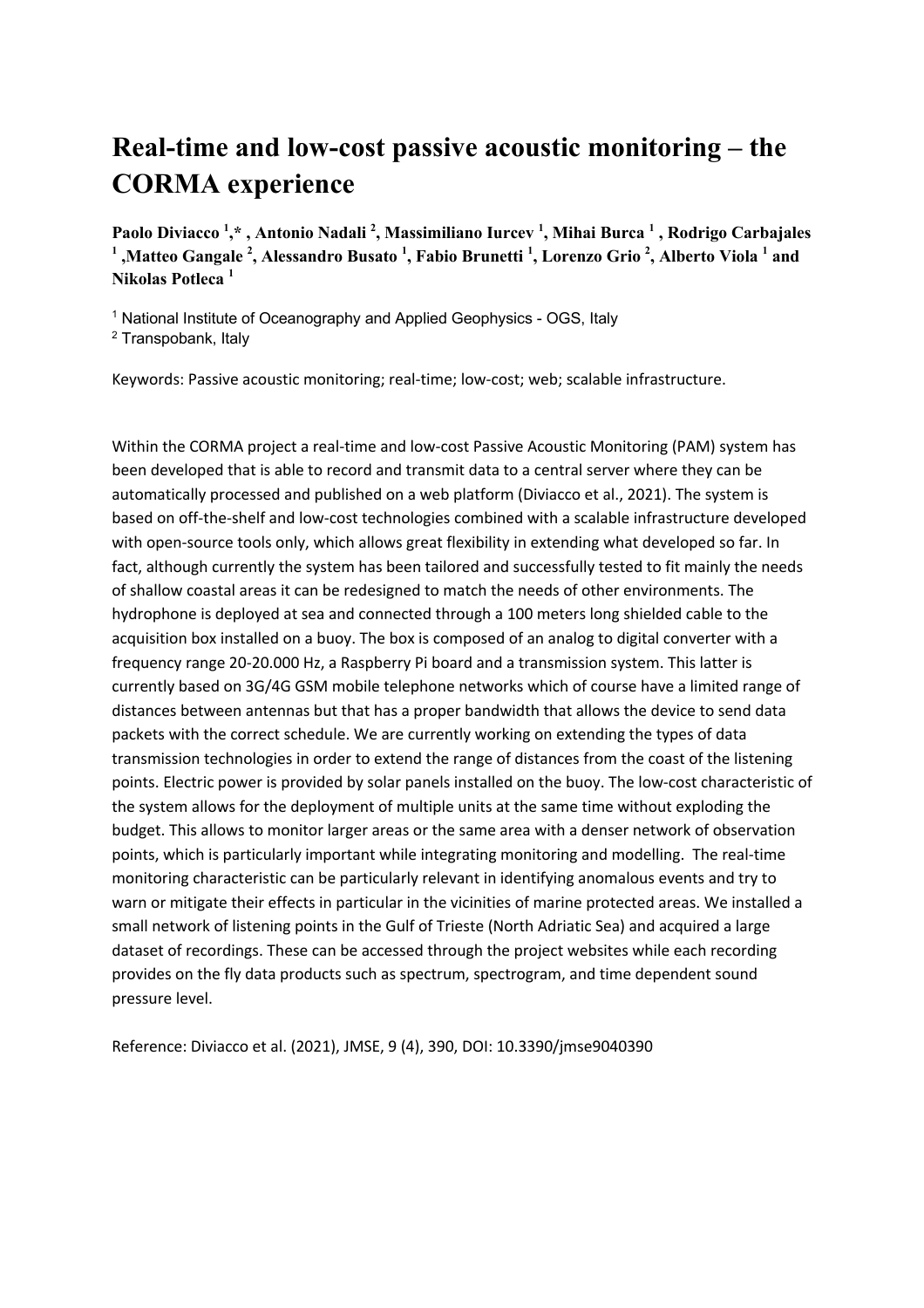#### **HydroMoth: testing a prototype low‐cost acoustic recorder for aquatic environments**

Timothy A. C. Gordon\*, Lucille Chapuis\*, Benjamin Williams, Sasha Dines, Tess Gridley, Guilherme Frainer, Jack Fearey, Permas B. Maulana, Mochyudho E. Prasetya, Jamaluddun Jompa, David J. Smith, Stephen D. Simpson

\* authors contributed equally

Keywords: hydrophone, audiomoth, low‐cost recorder, passive acoustic monitoring

We test a prototype low‐cost, low‐specification aquatic recorder called 'HydroMoth'. This device is a modified version of the widely used terrestrial recorder (AudioMoth), altered to include a waterproof case and customisable gain settings suitable for a range of aquatic applications. We test the performance of the HydroMoth in both aquaria and field conditions, recording artificial and natural sounds, and comparing outputs with identical recordings taken with commercially available hydrophones. Although the signal‐to‐noise ratio and the recording quality of HydroMoths are lower than commercially available hydrophones, the recordings with HydroMoths still allow for the identification of different fish and marine mammal species, as well as the calculation of ecoacoustic indices for ecosystem monitoring. Finally, we outline the potential applications of these low‐cost, low‐specification underwater sound recorders for bioacoustic studies, discuss their likely limitations, and present important considerations of which users should be aware.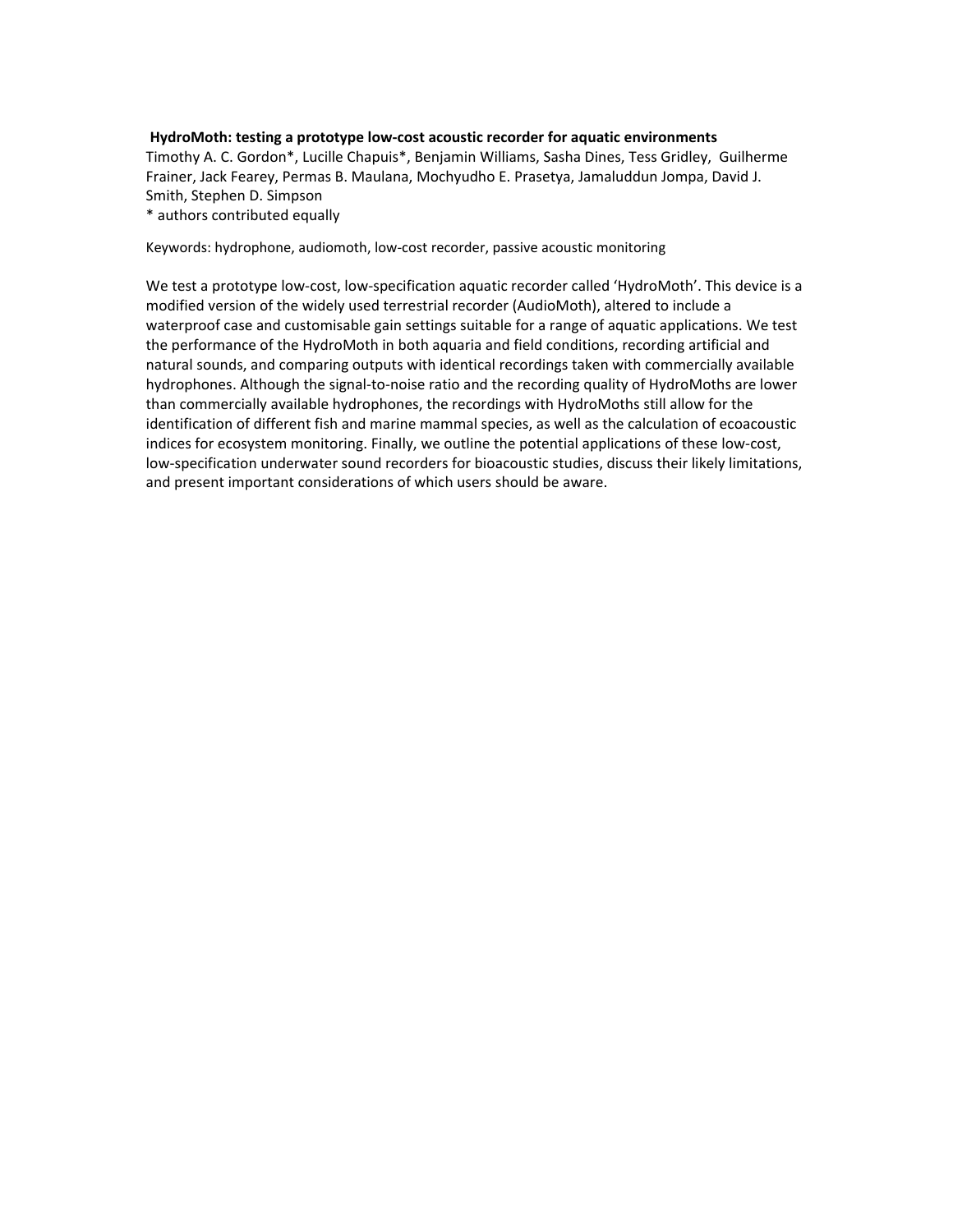### **Observation of the anthropogenic sound in the Persian Gulf**

*Maziar Khosravi*, Iranian National Institute for Oceanography and Atmospheric Sciences (INIOAS)

The oceanic region comprised of the Persian Gulf, Strait of Hormuz, and Gulf of Oman is an important military, political region, and one of the most heavily traveled waterways in the world. Approximately 65% of the world's marine transport of oil belong to Persian Gulf littoral countries. Persian Gulf (PG), as a shallow marginal sea, lies between the Arabian Peninsula and southwestern Iran. Besides, the PG is biologically of interest for its unique biodiversity (e.g. jellyfish, corals, anemones, sea star, sea cucumber, oysters, fishes, dolphins, sea turtles, dugongs, birds, crabs and many other species even whales and whale sharks).

In view of the above, due to high volume of human activities (e.g. commercial shipping, seismic surveys, oil exploration, and military sonar), the PG region potentially is one of the most adversely affected marine environments worldwide under impacts of anthropogenic sound. However, owning to the dearth of the sound data, the current and future effects of soundgenerating activities on marine life in this area is unknown. To the best of the author's knowledge, there is no previous study to investigate the changes in the behavior of marine animals under special effects of the anthropogenic sound in the PG. Sound-generating activities causes stress and drives the animal out of its habitat. Furthermore, it seriously can reduce an animal's ability to communicate, navigate, locate prey, avoid predators, and find mates.

In conclusion, considering the fact that, I am an observational oceanographer at INIOAS, with a particular expertise in field measurements and instrumentation, and also taking the advantages of oceanographic equipment of INIOAS, I strongly suggest observing sound to promote observation of the key biological and physical variables at several sites in the PG region, where temporal and spatial sound data do not already exist. There is a strong capability to conduct the field measurements and completing this project as a part of global observation of sound particularly under the author's direct supervision.

*Keywords: Persian Gulf, Anthropogenic Sound*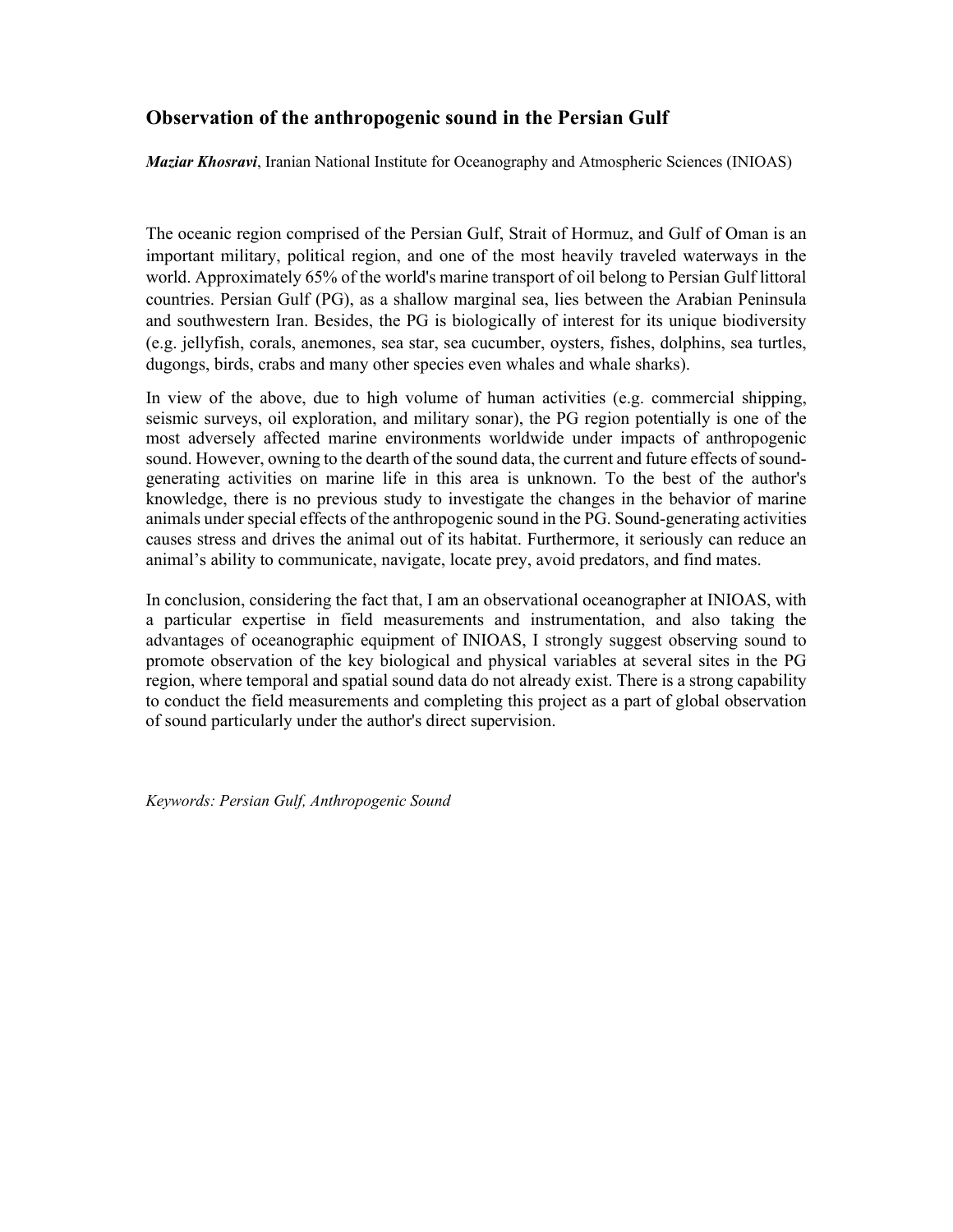#### Kaus Raghukumar

Email: kraghukumar@integral-corp.com

Integral Consulting Inc.

200 Washington Street, Suite 201

Santa Cruz CA 95060

Title: Observations of acoustic fluctuations on the inner continental shelf in Central California

Abstract: The recently completed Inner Shelf Direct Research Initiative (IS-DRI) experiment examined in great detail the physical oceanographic processes involved in the exchange of heat and momentum from outside the surf zone to the inner continental shelf, with a focus on features such as rip currents, fronts, and nonlinear internal waves. During this experiment, a low cost 27 kHz source was utilized, along with multiple self-contained underwater acoustic recording systems, with the goal of understanding nearshore acoustic fluctuations and their impact on acoustic communications and sonar performance. Acoustic intensity fluctuations are examined during two week-long periods during which intensity fades greater than 20 dB were observed. Variability spectra were found to be dominated at lower frequencies by tidal oscillations and higher frequency variability is attributed to intense nonlinear internal wave activity. Ambient noise spectra were found to be anisotropic, with low frequency spectral levels dominated by noise from wave breaking. When significant wave heights exceeded 3 m, a significant drop in spectral levels is observed, likely due to attenuation of sound by bubble plumes from breaking waves which are then ejected offshore by rip currents. Images from airplane flight missions confirmed the presence of offshore bubble plumes during swell events.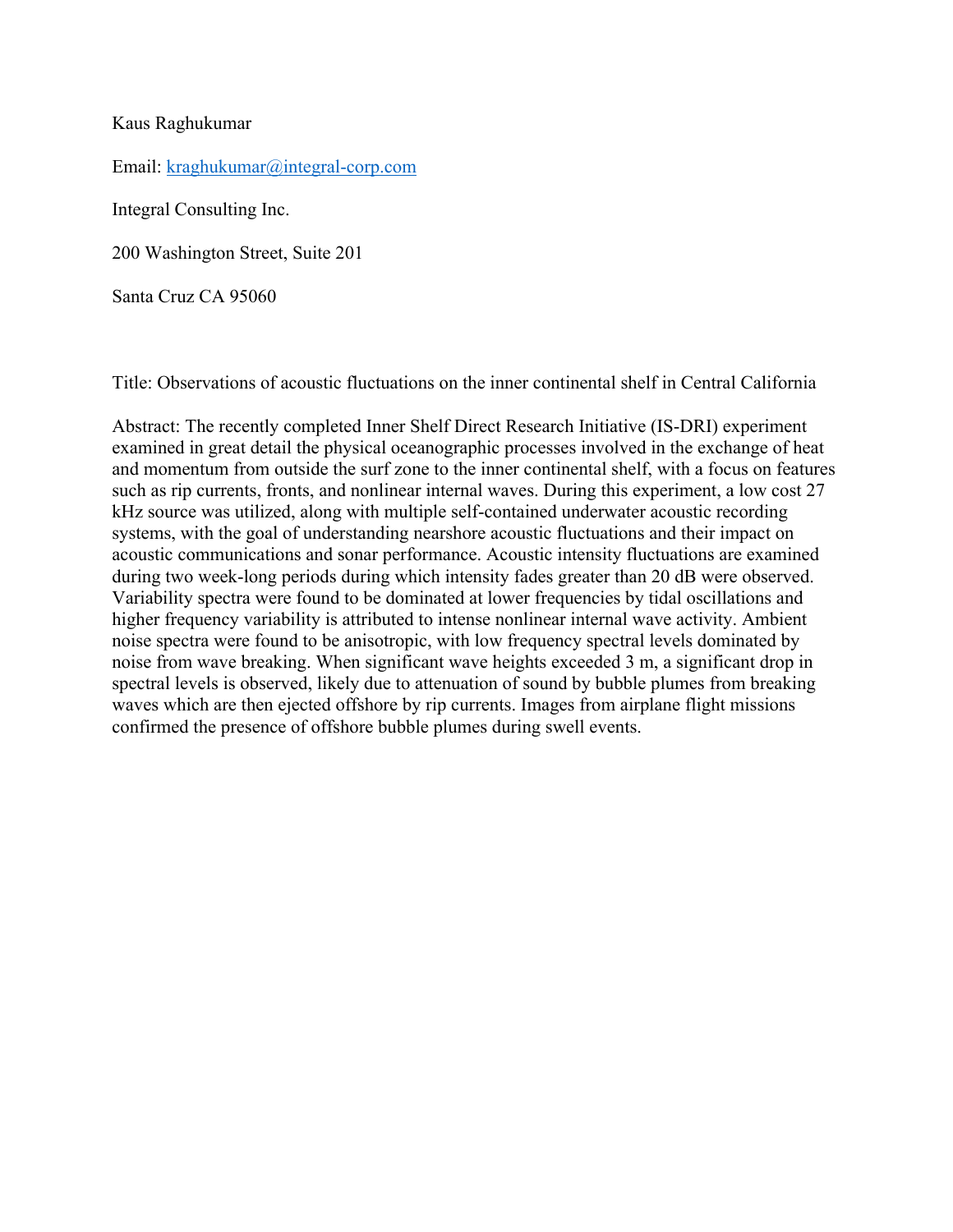#### **Low‐cost Ocean Acoustic Observations based on the AI‐based Framework for Acoustic Sensors (AFAS)**

Theriault, James A.<sup>1</sup>; Flogeras,David<sup>1</sup>; Frazao,Fabio<sup>2</sup>; Kirsebom, Oliver S.<sup>2</sup>; Padovese, Bruno <sup>2</sup> and Matwin, Stan<sup>2</sup>

(1) *Ocean Environmental Consulting, 9 Ravine Park Cres., Halifax, NS, Canada, (2) Institute for Big Data Analytics, Dalhousie University, Halifax, NS, Canada,* 

The AI‐based Framework for Acoustic Sensors (AFAS) has been developed and prototyped as an extensible architecture. The framework is intended to be constructed at a low cost, but have significant self-contained processing capability. The current prototype has been specifically designed to allow modular hardware and software components for testing, profiling, and optimization. For example, the integrated system enables the testing and efficiency profiling of deployed North Atlantic Right Whale classification models generated by the MERIDIAN KETOS neural‐network classification package. The design also allows the deployment of the MERIDIAN MARNOISE soundscape metrics package (which is being developed in parallel to ISO 7605 Standard: Measurement of Ambient Underwater Sound development). In its most basic form, AFAS consists of a hydrophone, analogue‐to‐digital converter, and data capture system. The first prototype consisted of the most basic form using a mixture of off-theshelf and custom supplier and was specifically designed for application in a low‐cost ocean profiling buoy. The current enhanced prototype has relied on primarily off‐the‐shelf components, with only the power control board being a custom board. Even the pressure cases use the Open ROV standards that allows the components to be obtained from multiple sources. Though the effort is generating a low‐cost design, further cost reductions can be achieved but at a performance price. Dynamic range, frequency range, self‐noise, operating depth, and deployment life can be sacrificed in order to reduce the overall production cost. Future evolutions will likely see a further balancing of the off‐the‐shelf versus custom components in order to reduce cost and build complexity. Decisions on performance sacrifices will occur after further testing of the current build. Integral to the project is the enhancement of a broadband projector system used for testing and calibration.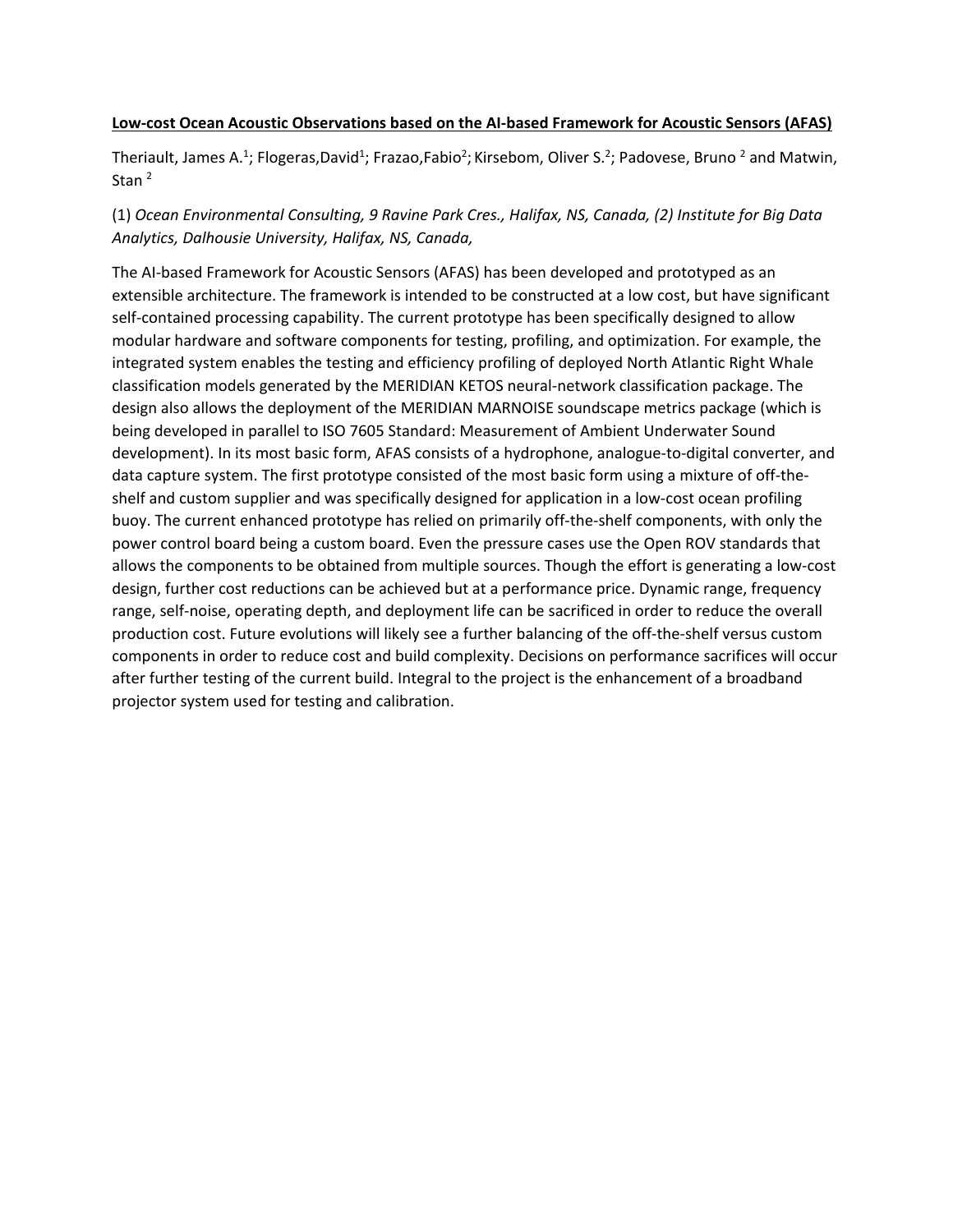# Abstract draft:

## Title:

Orcasound's lowest-cost open source live-streaming PAM solution on a Raspberry Pi

## Names & affiliations:

Presenter and co-author order tentative/TBD, could vary depending on who is available/interested and/or by date-time workshop, too…

Scott Veirs, Orcasound Val Veirs, Orcasound Steve Hicks, Orcasound Paul Cretu, Orcasound Joyce Liao, Orcasound

## Keywords:

Real-time, Raspberry Pi, killer whale, cabled

## Abstract:

For about 20 years, the Orcasound hydrophone network has monitored the habitat of endangered Southern Resident killer whales (SRKWs) in Washington State, USA. Because these salmon-seeking orcas emit many types of signals that humans can hear (<15kHz), for real-time detection of SRKWs Orcasound nodes can be put into listening-only mode and use very inexpensive hardware: a single-board computer and a USB-based ADC that cost <\$100 U.S. In contrast, the least-expensive hydrophones that are durable enough for these year-round near-shore cabled deployments cost \$300-600 U.S. per element. Depending on the deployment method, these hydrophones have lasted for 3-5 years, so their per/year cost is tolerable. Nevertheless, we are looking for ways to drive the initial cost of our hydrophones down to <\$100. In 2018 we deployed Raspberry Pi computers with the Pisound HAT (2 channel, 24 bit, 192kHz) and have been extremely satisfied with their durability (no failures after ~2 years in 3-5 locations). Our open-source software is free and our on-going cloud-based storage/streaming costs are about \$10 per month per node. We would welcome additional deployments of our solution for monitoring noise at other "docks of convenience" where power and Internet access are available and a short cable run can reach water depths of ~5 m-10 meters. We also are interested in open source code contributions via github.com/orcasound, including possible modification of our code and open machine learning algorithms for edge computing or autonomous recorders. Our focus has been on optimizing real-time performance for both human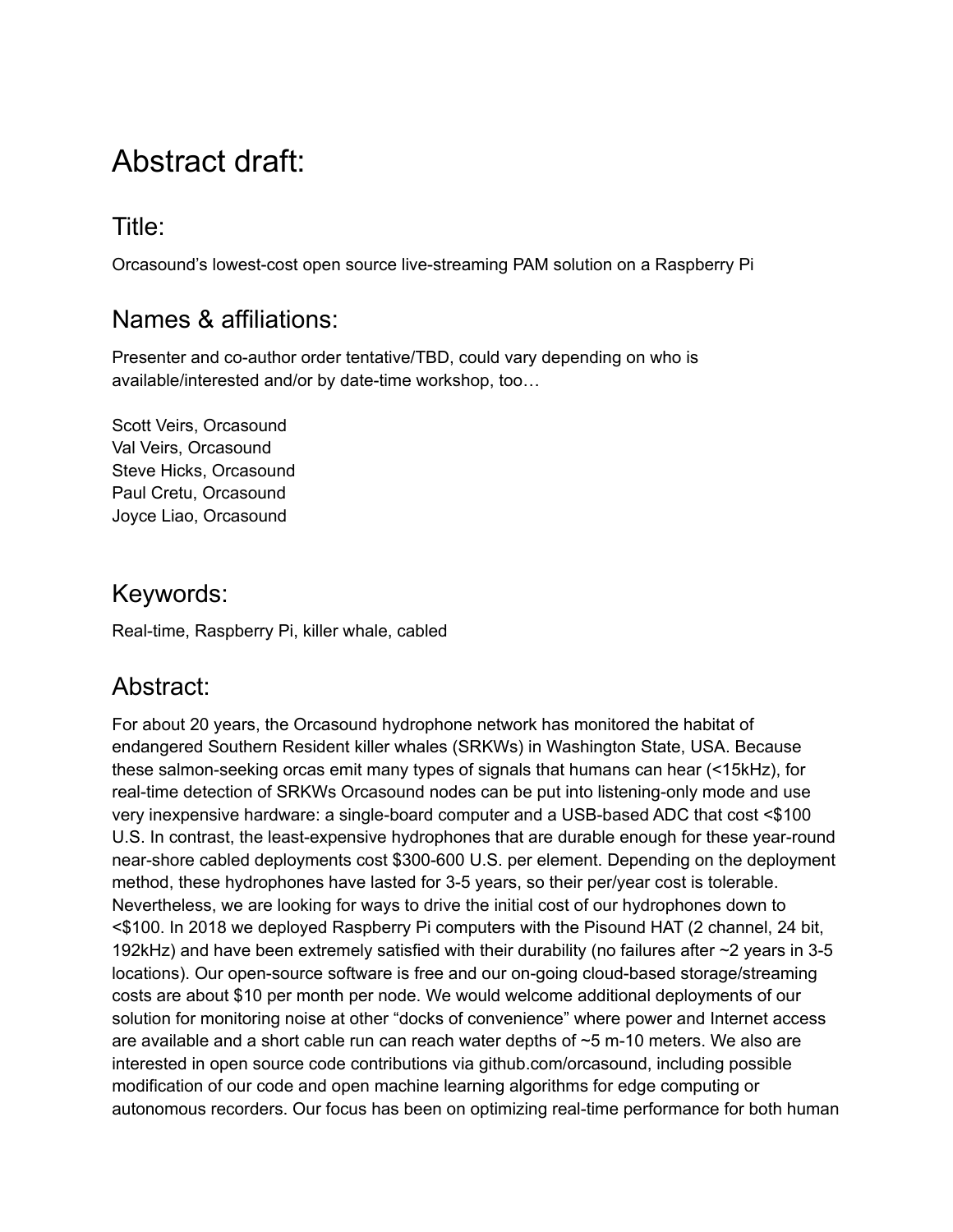and machine detection and classification, but a goal for 2022 is to improve how we measure and monitor ambient noise and ship levels, using calibrated and/or relative noise metrics.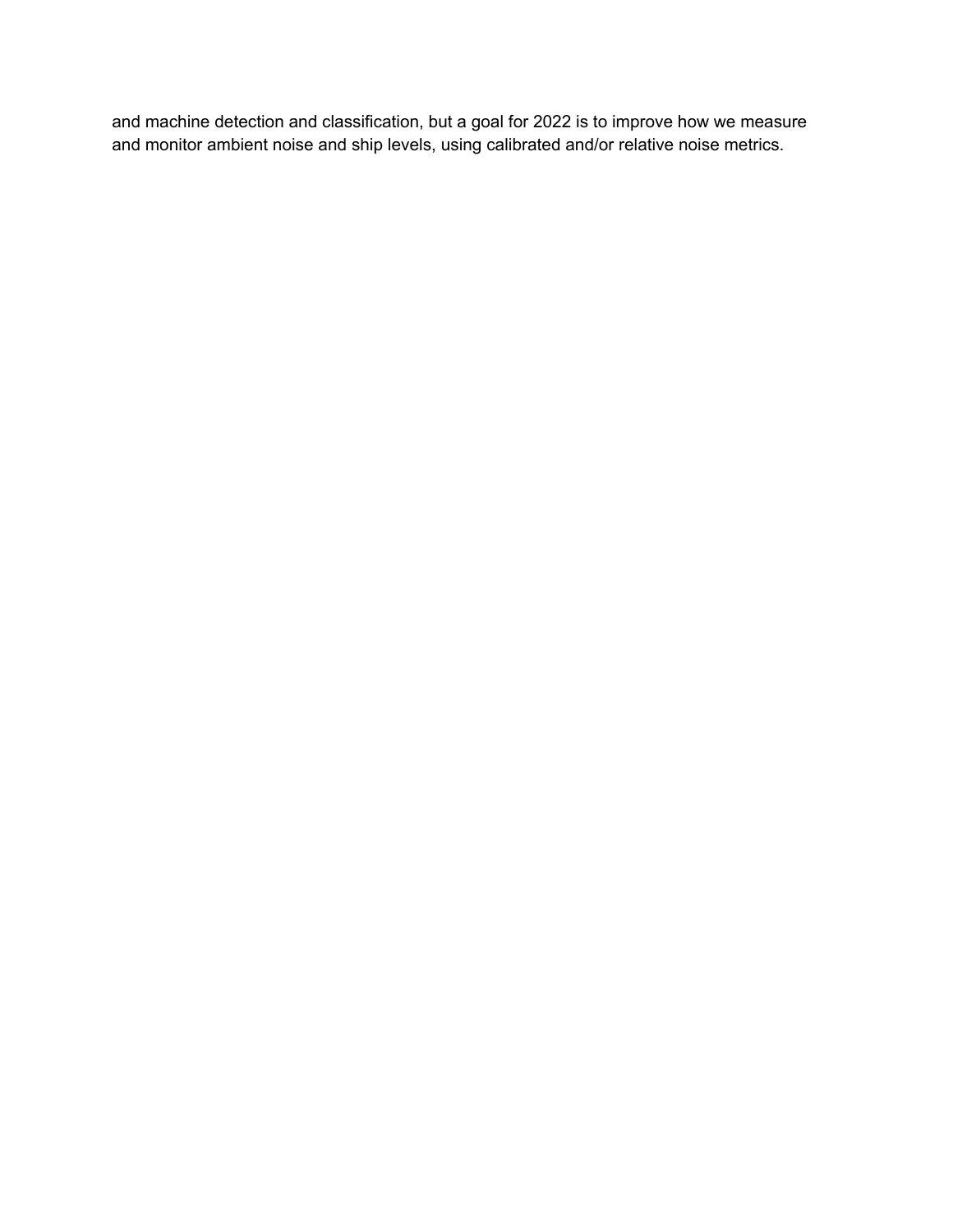#### Autonomous computationally efficient power spectral density estimation using performance-weighted blending

Kathleen E. Wage (George Mason University) Jeff Tucker (George Mason University) John R. Buck (University of Massachusetts Dartmouth) Lora J. Van Uffelen (University of Rhode Island)

Keywords: power spectral density estimation

Calibrated power spectral densities (PSDs) provide important information about the frequency content of natural and anthropogenic sources of ocean ambient sound. The classic Welch method (IEEE Trans. Audio Electroacoust., 1967) computes PSD estimates by averaging windowed Fourier transforms of the data. The choice of window controls the estimators frequency resolution and its ability to isolate loud signals within a band, enabling quiet signals in other frequency bands to be measured. Choosing an appropriate window typically requires knowledge of the dynamic range and variability of signals in the environment. Since this information is not generally available prior to deployment, signal processing analysts typically tune the window parameters once data becomes available, and adjust them whenever the environment changes significantly. This talk describes a novel approach to power spectral density estimation that computes a PSD estimate as a weighted blend of an ensemble of Welch estimators. The estimators in the ensemble are based on a set of windows that provide different tradeoffs between resolution and interference rejection. The Performance Weighted Blended (PWB) estimator automates the work of a skilled signal processing analyst and adapts to find the best estimate in each frequency band. In addition it can be implemented efficiently since it is based on a small set of conventional spectral estimators that use Fast Fourier Transforms. This talk summarizes the PWB approach to spectral estimation and illustrates its performance using data from a hydrophone mounted on an underwater glider. [Work supported by ONR]